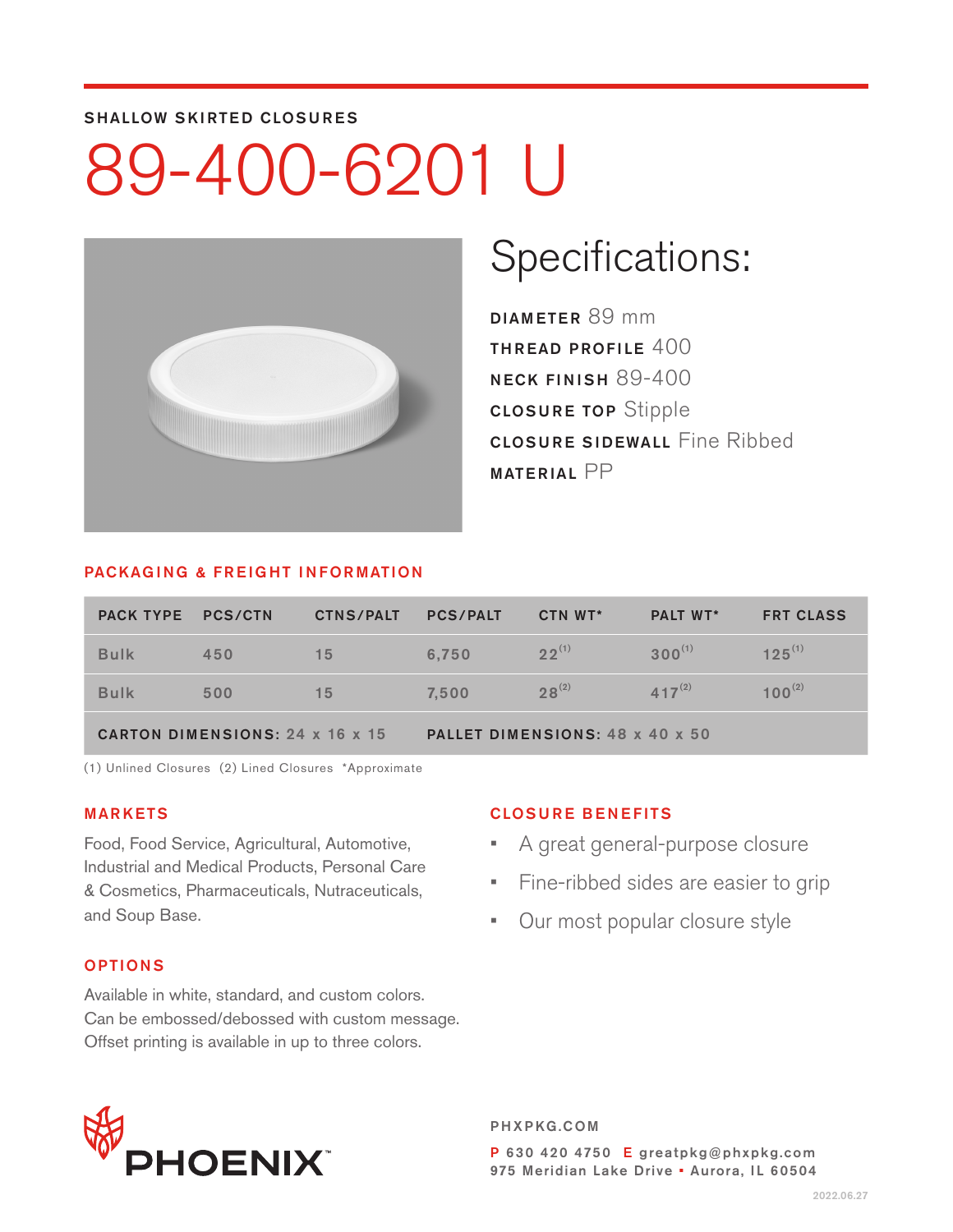### SHALLOW SKIRTED CLOSURES

## 89-400-6201 U



| NOTES: (UNLESS OTHERWISE SPECIFIED)<br>1. ALL DIMENSIONS ARE IN INCHES.<br>2. SEE CHART FOR DIMENSIONAL TOLERANCE. |              |                   |              | 08.26.02 Released                                         | DN I       |
|--------------------------------------------------------------------------------------------------------------------|--------------|-------------------|--------------|-----------------------------------------------------------|------------|
|                                                                                                                    |              | DATE              |              | <b>DESCRIPTION</b>                                        | <b>BY</b>  |
| THIS OR FACSIMILE THEREOF IS THE EXCLUSIVE PROPERTY OF                                                             |              | <b>TOLERANCE</b>  |              | $\sqrt{5}$ TURNS<br>MAT'L<br><b>IPITCH/TPI .200</b><br>PP |            |
| PHOENIX AND MAY NOT BE REPRODUCED WITHOUT THE<br>EXPRESSED WRITTEN CONSENT OF PHOENIX. SOME OR ALL OF              | $\checkmark$ | ±0.1              | <b>DRAWN</b> | <b>DATE 08.26.02</b><br><b>DMN</b><br>SCALE               | <b>REV</b> |
| THE ITEMS DEPICTED ON THIS DRAWING MAY BE COVERED BY                                                               | XX.          | ±0.02             |              | $89 - 400 - 6201$                                         |            |
| <b>CURRENT PATENTS OR PATENTS APPLIED FOR BY PHOENIX.</b>                                                          |              | $XXX$ $\pm$ 0.010 |              |                                                           |            |



PHXPKG.COM

P 630 420 4750 E greatpkg@phxpkg.com 975 Meridian Lake Drive • Aurora, IL 60504